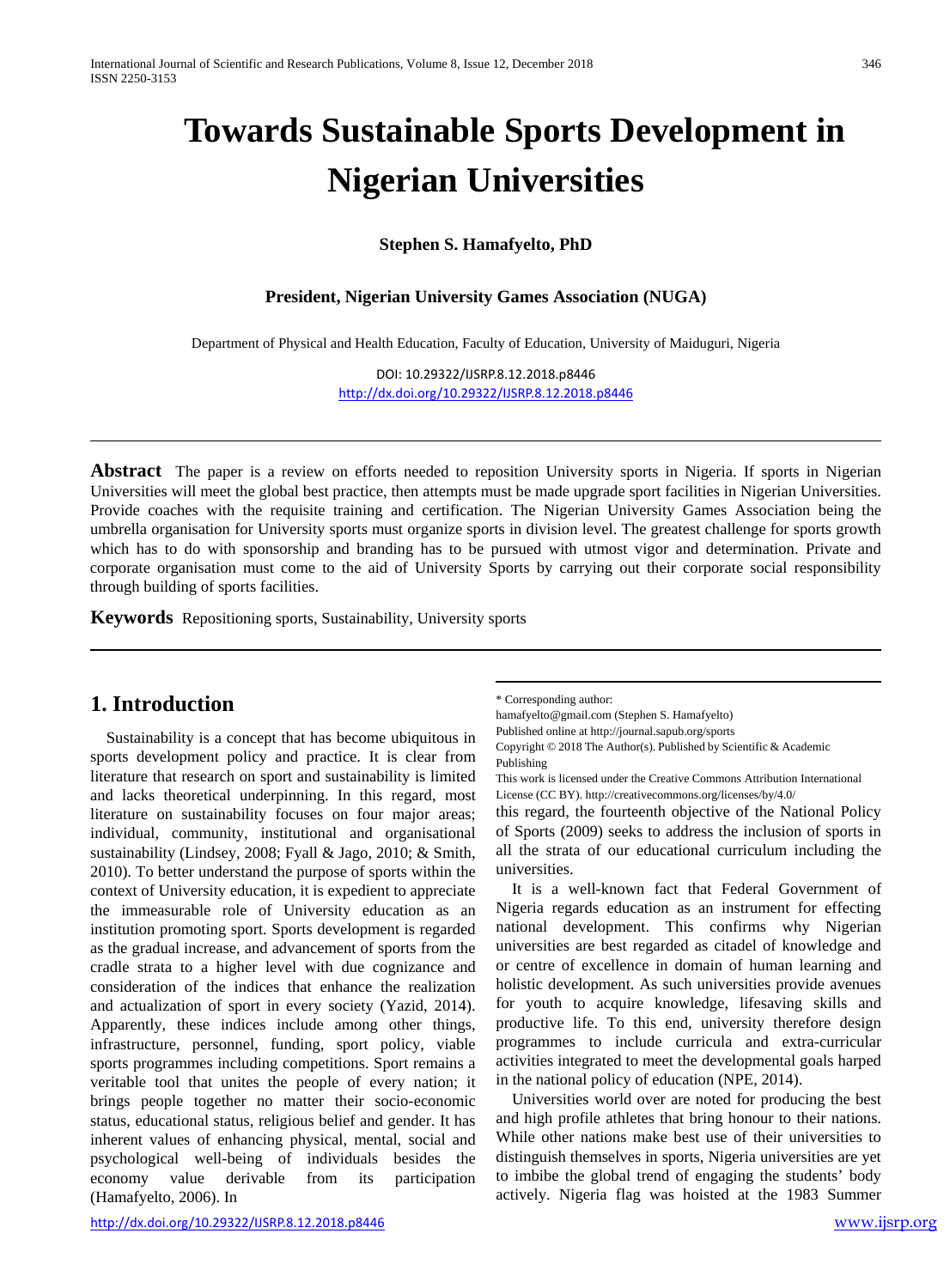Universiade, also known as World University Games in Edmonton, Canada when five U. S. based student-athletes won gold medals for the nation. Sunday Uti (400m), Yusuf Ali (long jump), Ajayi Agbebaku (triple jump), Innocent Egbunike (200m), and Chidi Imo (100m) (Ighadiuno, 2005). If Nigeria universities will ever win at the World University Games (FISU) it must rely on students studying outside the country. This is because they have better training facilities, trainers and proper incentives and motivation. Obviously, universities remain the leading way to Olympic honour. But it appears Nigerian universities do not take pride in making their students stand out tall among their peers by reading and sporting. It is amazing that of the five hundred and fifty (550) Team USA Olympians for Rio 2016, four hundred and thirty (430) were college athletes (Swain, 2016). It remains a fact that the concern of Nigeria universities is about knowledge-based education rather than all-inclusive education which is a major factor militating against the desired growth and development of sports in our universities. This is most unfortunate and lamentable because by this thinking university sport that is in perilous state would continue to have decrease in number of students engaging in sports.

Although sport is one of the many activities of any Nigeria universities, it remains obviously the least in the priority list of any Nigeria University Governing Council or indeed the top management of any university. That makes sport a mere frill or appendage. To change this ugly trend, the future of Nigeria university sports begins now particularly with the fabulous decisions that this summit will take on university education in Nigeria. This paper addresses the means by which university sports can be retooled, repositioned and rehabilitated to return the nation to its past glory.

# **2. Challenges of University Sports in Nigeria**

With the overarching goals of the universities providing quality education, there has been emphasis on structures that promote learning and teaching at the disadvantage of sports infrastructure. The basic cog in the wheel of progress of university sports in Nigeria are therefore the sports infrastructure, finance, personnel, sport programmes, tight university calendar, lack of sponsorship for athletic prowess for example, accommodation for student-athletes, scholarships for academic, sport tours and medical care. It may be observed that most of the university sport facilities were developed at the inception of the university or when a major sport event was hosted, for example, NUGA, FASU, and WAUG etc. If such facilities are visited today, we would find that the facilities condition indexes have worsen due to lack of maintenance or they are nonexistent, obsolete, insufficient, or substandard. Ojeme (2009) observed that sport facilities in Nigerian Universities are rickety perhaps with exception to few listed universities; Ahmadu Bello University, Zaria; University of Portharcut,

University of Nigeria, Nsukka, University of Benin, University of Lagos and lately Bayero University Kano, university of Technology Akure and University of Ilorin. Going by the history of these universities it will be noted that they had at one time or another hosted the NUGA, FASU or WAUG. University of Maiduguri due to poor funding only benefited from the hosting with an Olympic size swimming Pool and an indoor hall.

Funding is a critical challenge bedeviling sports development in Nigerian Universities. The beleaguered sport Directors and coaches are faced with paucity of funds to run sport programmes. Universities do not have any budget other than the games fees/levies paid by students' not more than one thousand naira in some instances and as low as five hundred naira in some cases. There is anecdotal evidence supporting the cut in participation of students in some sports due to lack of funds by universities in competitions. In these cases, the Universities send students in sports not requiring large number of contingents (football, volleyball, and basketball) but sport where fewer student-athletes are required for example, tennis, table tennis, and athletics. There are seventy-nine universities (79) currently on the list of Nigerian University Games Association (NUGA). When all these universities pay their dues it amounts to 7.9 million per annum. This amount falls below the budget of NUGA for any meaningful preparation for the series of activities required on or before selection, camping, travels and competition for example, FISU. In 2013 World University Games, NUGA budgeted N80 million to enable it take Nigeria student-athletes to Kazan, Russia. This was never achieved due to lack of funds (Akalonu, May, 17, 2013). In 2015, NUGA budgeted N200 million to participate in Gwangju, South Korea with five sports. It was able to participate in four sports due to the benevolence of the ACVNU that approved that the airfare of student-athletes from each university should be borne by the universities of each athlete. One of the registered sports, judo could not feature in the games due to the delay in the response of some of our universities and as a result we also arrived late and could not participate in table tennis and badminton due to late entries. The feeling of the studentathletes could better be imagined as they were not there for jamboree.

Perhaps by adding up all other challenges university sports face, what finally cramps sports development in Nigerian university include the tight university calendar where students have chucked lecture time tables and no spare time for sports. The Nation (2015) reported a situation where students began boycotting sports in University of Nigeria Nsukka due to crowded lecture timetable.

# **3. Promoting Policy Adherence**

Adhering to national policies and rules is one key antecedent of successful coordination and functioning within an organisation. The perpetual lackadaisical posture in implementing sport policies in Nigeria has continued to rub the institution of its development. Ojeme (1992) in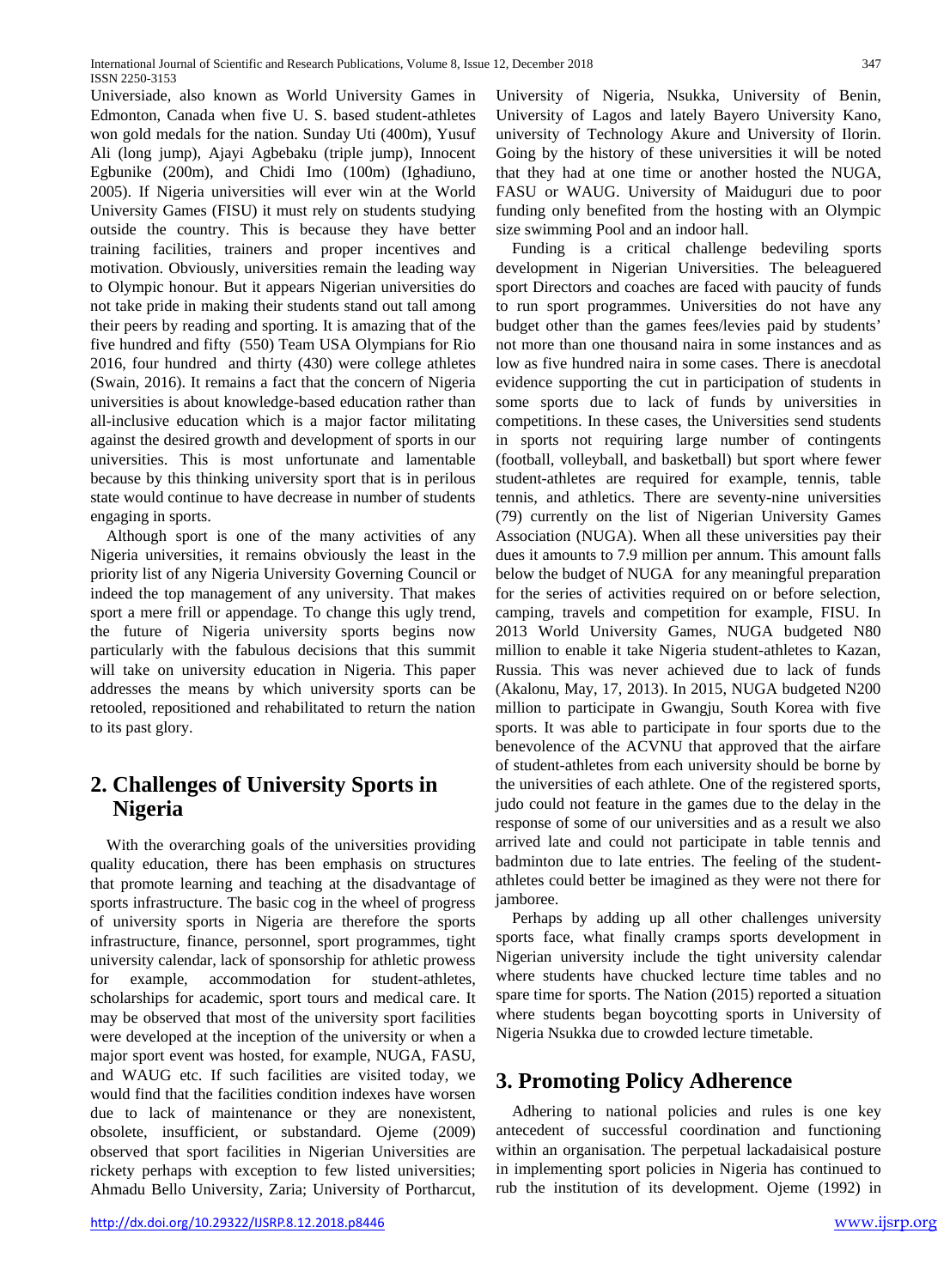Aibueku and Ogbouma (2014) posited that sports development in Nigeria has been hampered for a long time due to lack of comprehensive policy document that will set to maximize the gains of sports on a sustainable basis. As a result, the sector has not been properly midwifed leading to abortive consequences and hemorrhage of implementation framework. While acknowledging the hiccups in policy formulation, it may be observed that often no followthrough action that aids in translating successful implementation of these policies. For instance, the National Policy of Sports in Nigeria (2009) chapter 4.6 focused attention on sport in Education. The chapter was emphatic that sports is an integral part of formal system of education, as such it stipulates that all schools shall establish structured sporting programmes which covers every student except those exempted on medical grounds. There are universities in Nigeria that deliberately encroached into their sport grounds to build lecture halls or offices. The policy also stipulates in 4.6.3 that no student shall suffer any penalty or discrimination for participating in sports. Many students had feared lecturers' penalty by boycotting sports on Wednesday lecture-free day provided by the Federal Government for institutions of higher learning (The Nation, 2015). Most importantly, the policy reiterated that all university students shall offer minimum of 4 credit unit courses in sports. The aim was to enhance physical fitness and wellbeing among students as well as fish out sport talented students. This policy has not found place in our Nigerian universities till date.

The student welfare Division of the Nigerian Universities Commission has four critical areas including sports development with some of the following objectives:

- Ensuring the contribution of games to the social, cultural and economic regeneration of our university communities.
- Ensuring the availability and monitoring of sporting facilities in the Universities.
- Enhance suitable collaboration between the commission and the Federal Ministry of Sports and other sporting Federation e.g., NFF, NFL, AFN, NHF.
- Ensure the organization of periodic collegial games to ensure maximum use of sporting facilities.
- Ensuring continuous improvement in student Welfare Programmes being rendered in the Universities and identifying areas that require intervention (NUC Student support services, 2016).

The NUC Executive Secretary was quoted as saying that universities neglected the development of sports as part of extra curricula activities for three decades. This assertion was credited to Prof. Julius A. Okogie when declaring open the National conference on sports development in the Nigerian Universities. It was noted that part of NUC's mandate is to give necessary support to undergraduate students to fully realise their potentials (Hassan, July,31, 2008). Going by this strong position of the NUC one would have expected that sports will be given proper attention by having its accreditation separately. Surprisingly, there has never been a time NUC embarked on sports facilities

<http://dx.doi.org/10.29322/IJSRP.8.12.2018.p8446> [www.ijsrp.org](http://ijsrp.org/)

accreditation because government hardly give universities funds to develop sport facilities. All programme accreditation never include extra-curricular activities. The NUC's students support objectives are succinctly clear on the area of collaboration with the commission, Federal Ministry of Sports and other sport federations. This is a far cry from the reality of things on ground.

### **4. Opportunities for University Sports**

Sport is viewed as an important means of drawing attention to universities. For example, ABU Zaria has been known in sport circle for its strength in basketball and other sports in Nigeria. So is the university of Portharcut for swimming and judo, Bayero university has taken lead now in taekwondo etc. It is indeed the primary responsibility of the universities to provide opportunities for all-round development of the students by means of curricular and extra-curricular activities. Apart from the personal gains of sports to athletes in terms of physical, mental, social and economic benefits, students are bound to contribute their quarter to national development by representing the nation in international competitions. One of the objectives of NUGA is the development of sports facilities by the host university. The sport facilities and equipment of few of the universities that ever hosted NUGA, FASU, FISU championship, and WAUG have not remained the same since they hosted the games. These universities are today noted as good in terms of sports facilities. They also have been able to host other sporting activities on their facilities. Youth athletics meet just ended in university of Ilorin. The meet was organized by the Grassroots Sports Development Department of the Federal Ministry of Sports. The University of Portharcut has Hi- Performance Centre equal to none in Nigeria. With ever increasing focus on achieving results, the Hi-performance centre focuses on enhancing sports performance. Many athletic preparations for national athletes do take place there. Students who win medals at NUGA competitions often go home with cash awards in some universities while other universities translate it to scholarships.

College athletics provide incredible job opportunities for people seeking career in sports for example, sports facilities and equipment developers, coaches, exercise physiologists and physiotherapists, sports doctors, sport psychologists, sport managers, administrators, sport journalism, sport goods companies, sport engineering, sport scholarships, sport volunteers, health, marketers, and many others (University of Birmingham, 2011).

## **5. Reflection of FISU Philosophy in Nigeria University Sports**

University according to Joseph (2012) is an assemblage of health and intelligent youths, who learn easily the techniques of sports, when motivated well they are ready to give in their best. One thing that gladdened the heart of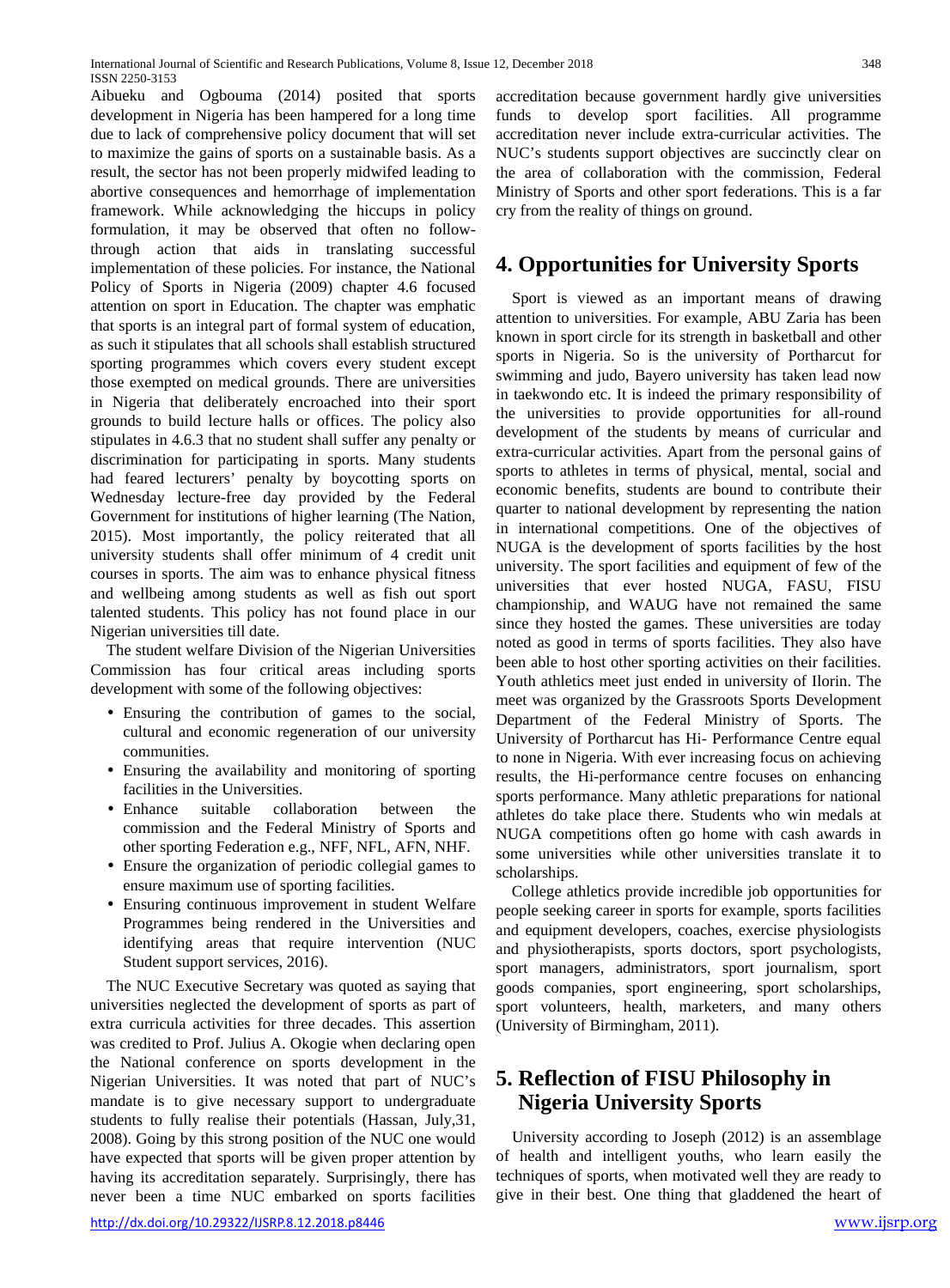parents at every university convocation are the words that their children and wards were found worthy in character and learning. The university is a place where character is molded. Sports greatly contribute to character building as an adjunct of national education strategy for holistic development of the individual. The sport arbiters are ready to sanction erring sport men or women. The acclaimed sportsman spirit dictum

is well sounded by sport handlers frequently. That does not mean that there are no athletes with bad character.

The International Universities Sport Federation (FISU) founded in 1949 has its philosophy thus:

FISU was formed within university institutions in order to promote sports values and encourage sports practice in harmony with and complementary to the university spirit. Promoting sports values means encouraging friendship, fraternity, fair-play, perseverance, integrity, cooperation and application amongst students, who one day will have responsibilities and even key positions in politics, the economy, culture and industry. FISU also brings together the university community in a broader sense, necessarily transcending the conflicts which divide countries and people, to achieve harmony between academic excellence and top-level sport, or competition and leisure sport. The world university sports movement also aims to become a powerful channel of communication for bringing together the various communities, the rich diversity of which is all too often a source of conflict today. This philosophy necessarily implies that FISU not only has an international dimension, but is also independent and free, regardless of the source of financial and technical support from its institutional, academic, and financial or media partners [\(www.fisu.net/FISU-](http://www.fisu.net/FISU)today).

The National Collegiate Athletic Association is a nonprofit association which regulates athletes of 1,281 institutions in America and Canada. Student-athletes' success on the field, in the classroom and for life is at the heart of its mission. Therefore the organisation distributes more than 2.7 billion dollars in scholarships each year along with access to medical care, academic support services and first class training opportunities [\(www.ncaa.org\)](http://www.ncaa.org/).

In Nigeria we have one hundred and forty-four (144) universities, federal, state and private universities. The universities in terms of sports organisation are on different streams. NUGA on one side and Nigeria Private University Games (NPUGA) on another side. There are indeed internal and external driving forces orchestrating the divorce of these organisations being under one umbrella. Definitely the disadvantages outweigh the advances in every sense of sustainable university sports development. For sustainable sports development in our universities, these umbrella bodies must be on one stream.

# **6. Global Trend in the Strengthening University Sports**

The umbrella bodies for sports organisations in Nigeria, NUGA, NIPOGA, and NACEGA are still at apron strings of their mother institutions. The role of these bodies in unifying students from all geo-political was highlighted by Akinola (2013). Our universities just like the NCAA should go beyond having sports for leisure, fun and recreation. NUGA is considering reorganizing university sports to fall in line with the practice of NCAA where universities are rated as Divisions 1, 2, 3 teams. If this is achieved studentathletes would have opportunity for higher training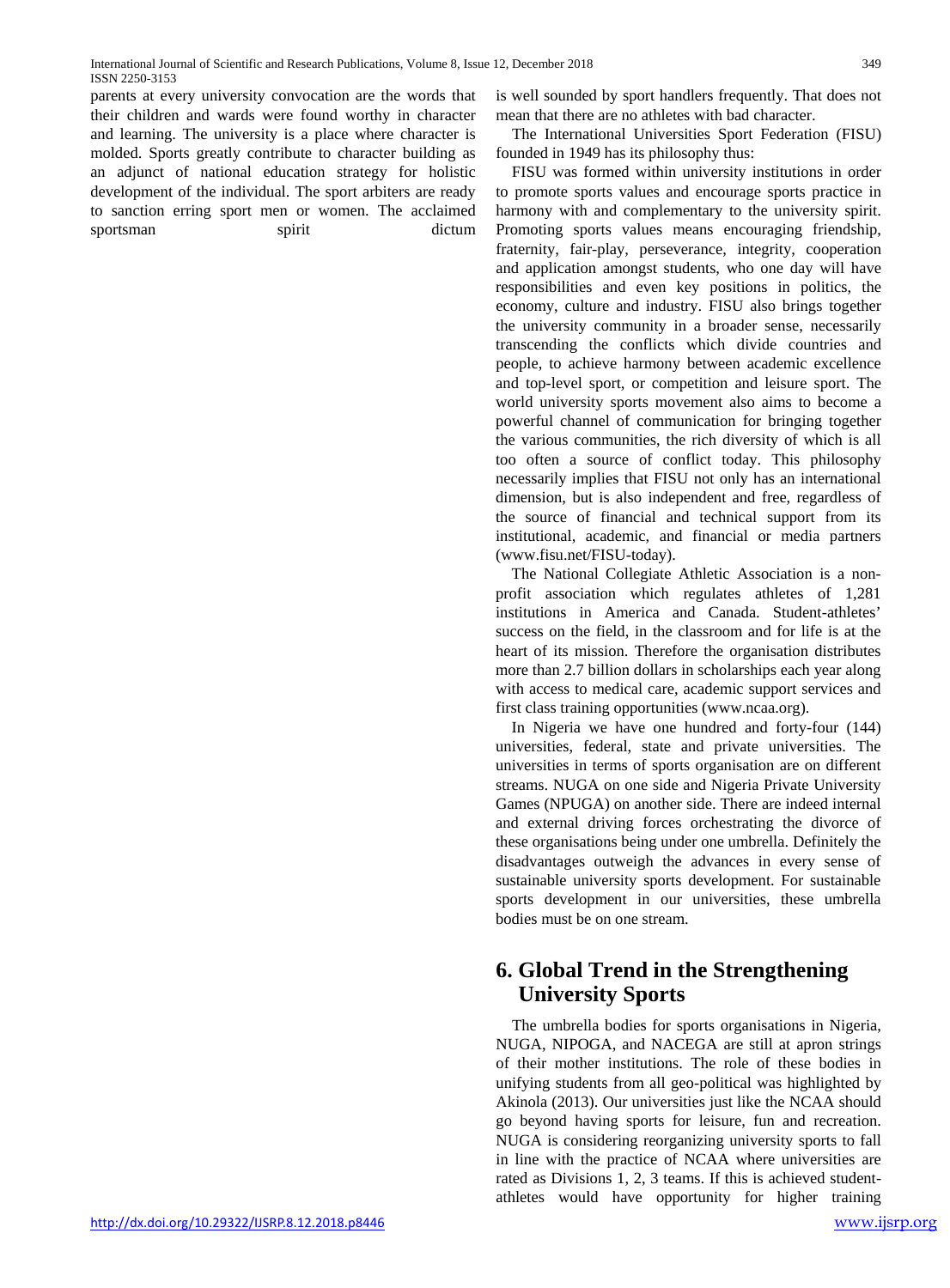facilities, coaches, medical care and scholarships to support their academic pursuit, sport tours and competitions. Sperber (2000) argued that college athletics is financial burden to any college. However, if college athletics is abolished, many unhappy people will be out of money too. Although college athletics is capital intensive, Barr (2016) made expository explanation of how colleges are classified; college athletic programmes are classified according to school's size, budget, sports facilities, comprehensiveness and extent at which it awards scholarships based on athletic ability. When universities are classified as Divisions 1, 2, and 3 their interest in winning will propel them to recruit, train and retrain their coaches and other personnel. This way, universities can hire coaches and cut cost for employing permanent coaches that are not productive. Coaches with the longest winning streaks wanting to build teams in universities for national honour would be attracted.

Involvement of university alumni and fraternities is necessary for identifying students with potential for sports. Student-athletes who demonstrate sport excellence can gain sports scholarships. Although this practice formed the beginning of scholarships award to athletes in the United States, Sperber (2000) contained that due to the increasing growth in student incentives for winning in sport, sport scholarships was introduced in the early  $19<sup>th</sup>$  century. The introduction of scholarships was viewed with skepticism by many people then but was later endorsed with the establishment of NCAA IN 1953.

With lean financial support by government to sports, if sport scholarships gain policy direction and legislation, university sports will have a big boost in Nigeria.

The private sector participation in sports has been globally acknowledged. Apart from sponsoring competitions for schools, colleges and universities, private sector funded facilities can generate revenue for the company and the university through ticket sells. In addition, there is accountability for customers, competition and contestability, clear performance measures specified and management flexibility (Kahle, 2014).

This therefore calls for independence of these organizing bodies to make them viable and more purpose driven like the NCAA. The three bodies have many things in common as such they should have bigger umbrella body that would manage Collegiate sports. Now that most of the colleges and all the Polytechnics have become degree awarding institutions.

#### **7. Conclusions**

The Nigeria University sport is a veritable tool for national development that requires retooling for sustainable growth and development. The objective of sport is to educate the entire individual. When good character is molded, the individual becomes resourceful to the entire society. The Kanu heart foundation is one of the numerous contributions sportsmen and women have ploughed back to a nation. This can hardly be achieved with lame policy implementation that characterized the university system

when it concerns issues of sport. For greater strides to be achieved, the Nigeria University Games Association and other sporting bodies of higher institutions should have independence like the National Collegiate Athletic Association.

## **8. Recommendations**

The following are recommendations for this paper.

- 1. Universities must invest in sports by building top class sport facilities on their campuses
- 2. There should be more avenues for driving funds to sponsor sporting activities such as encouraging private sector to invest in university sports
- 3. The quest for high sport performance can only be achieved with increase in quality of coaching and coaches
- 4. There is need to merge all the collegiate sports umbrella bodies into one and grant them independence

### **REFERENCES**

- [1] Aibueku, O. S. & Ogbouma, S. (2014). Historical analysis of Nigeria's sports development policy. Asia Pacific journal of education, Arts and Science. 1 (1), 70-72.
- [2] Akalonu, E. (May 17, 2013). NUGA budgets N80 million for World University Games. Vanguard newspaper.
- [3] Akinola, A. (2013). Appraisal of recreational facilities and implications for students behavioural Patterns in the tertiary institutions in Ekiti state, Nigeria. Afro Asian Journal of Social Sciences. 4, (4), 1-14.
- [4] Fyall, A. & Jago, L. (2010). Sustainability in sport and tourism. 14 (2-3). 77-81.
- [5] Gohid, A. P. (2013). Development of university sports in  $21<sup>st</sup>$ century. India: opportunities, issues, challenges and measures. Physical education. 2 (2), 92-93.
- [6] Hamafyelto, S. S. (2006). Goal orientation and sports participation motives of Secondary school students in Borno State. ICHPER-SD. African Region 1 (1), 56-60.
- [7] Hallmann, K.; Wicker P; Breuer C; & Schonheir L., (2012). Understanding the importance of modelling. European sport management quarterly, 12 (5), 525-544.
- [8] Hassan, A. T. (2008). Nigeria: universities have neglected sports. NUC Boss. Daily trust.
- [9] Ighadiuno, E. (2005). History of sports in Nigeria. online Nigeria. Retrieved 26/10/2016.
- [10] Joseph, E. J. (2012). The place of leadership quality and role of coaches in sports performance by Nigeria university students. An International multidisciplinary journal, Ethiopia. 6 (1), 136-145.
- [11] kahinde, A. & Adodo, S. M,. (2011). A concept analysis of school sports development in Nigeria. International multidisciplinary journal, Ethiopia. 5 (5). 394-403.